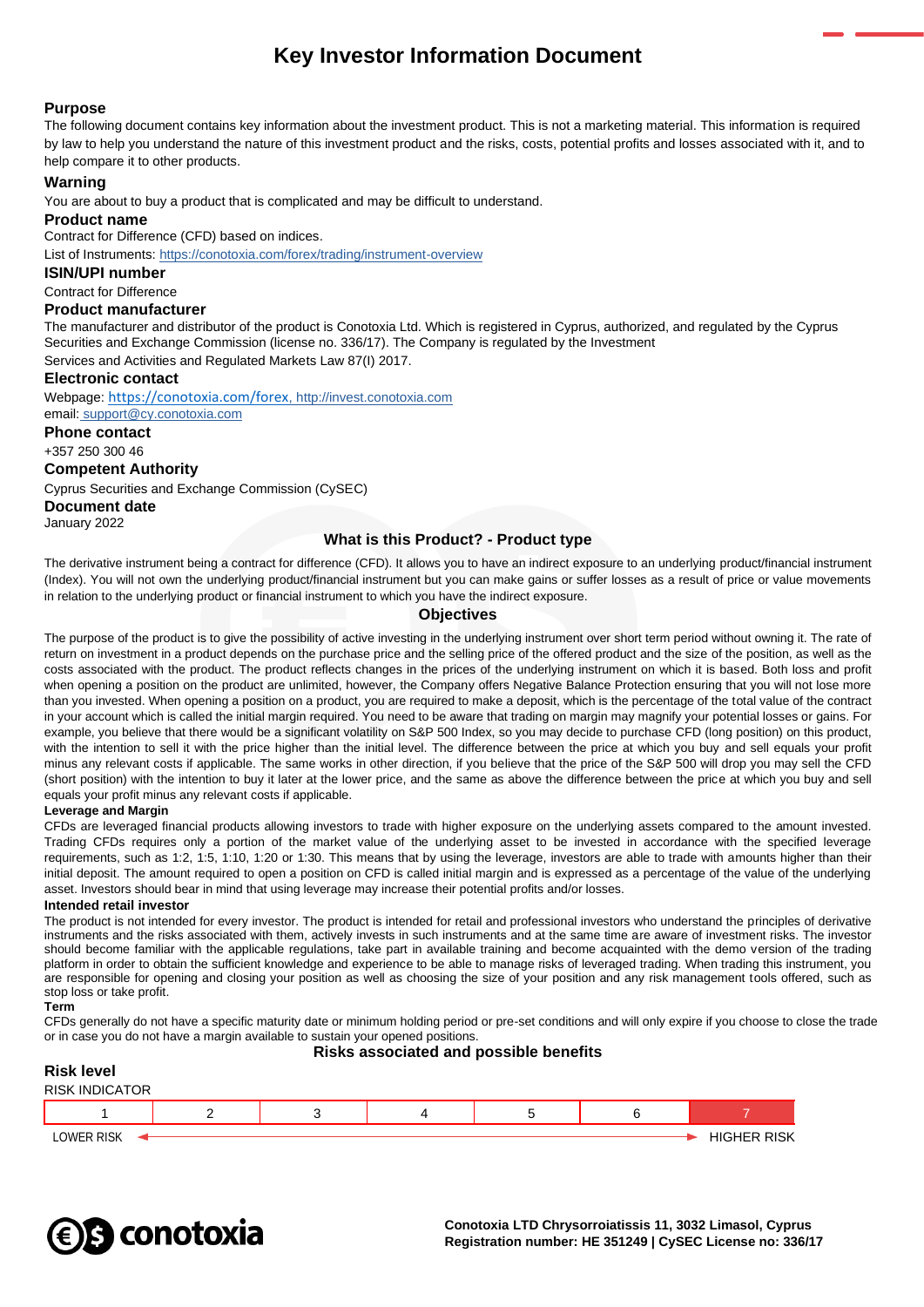The summary risk indicator is a guide to the level of risk of this product compared to other products. It shows how likely it is that the product will lose money because of movements in the markets or because we are not able to pay you. We have classified this product as 7 out of 7, which is the highest risk class. This rates the potential losses from a future performance at a very high level.

Be aware of currency risk. An investor may lose all invested capital, understood as a deposit protecting the open position on the product. Therefore, you should ensure that your account possesses the necessary margin to avoid any stop outs. Before, deciding to trade on margin products you should take into consideration your investment objectives, risk tolerance and level of the experience you have obtained on these products. These products may not be appropriate for everyone; therefore, you should ensure that you understand the risks involved and seek independent advice if required. There are several types of trading risk, including leverage risk, which you should be aware of before beginning to trade. Factors that affect the performance of this product include but are not limited to:

- Leverage risk
- **Risk of unlimited loss**
- Margin risk
- Foreign exchange risk
- Market risk
- Unregulated market risk
- Market disruption risk
- Counterparty risk
- Online trading platform and IT risk
- Conflicts of interest

## **Performance scenario**

\*Market developments in the future cannot be accurately predicted. The scenarios shown are only an indication of some of the possible outcomes based on recent returns. Actual returns could be lower.

This key information document is not specific to a particular product, but to the category of products CFD on Indices. The table below represents outcomes of profits and losses under various circumstances. In this scenario, we assume you buy a CFD contract on US 500 with a volume of 10 lots (10 units) at a price of \$2790.60. This means that your notional exposure to the contract is \$27,906 (10 contracts x the price \$2790.60). However, keep in mind that you do not need to invest \$27,906, assuming that the initial margin is 1:20 you will only have to deposit \$1,395 which is 5% of the notional exposure of \$27,906. The same pattern applies in the scenario when you wish to sell a CFD contract on US500 with the same volume, price, and leverage.

| <b>Long Performance</b><br>Scenario  | <b>Opening Price</b> | <b>Closing Price</b> | Price Change | Profit/Loss  | Return in % on Invested                       |  |
|--------------------------------------|----------------------|----------------------|--------------|--------------|-----------------------------------------------|--|
|                                      |                      |                      |              |              |                                               |  |
| Favourable                           | \$2790.60            | \$2818.50            | $+1.00%$     | $+$ \$279.06 | $+4.81%$                                      |  |
| Moderate                             | \$2790.60            | \$2804.55            | $+0.50%$     | $+$ \$139.53 | $+2.41%$                                      |  |
| Unfavourable                         | \$2790.60            | \$2776.64            | $-0.50%$     | $-$139.53$   | $-2.41%$                                      |  |
| <b>Stress</b>                        | \$2790.60            | \$2678.97            | $-4.00\%$    | $-$1,116.24$ | $-19.25%$                                     |  |
| <b>Short Performance</b><br>Scenario | <b>Opening Price</b> | <b>Closing Price</b> | Price Change | Profit/Loss  | Return in % on Invested<br>Capital of \$1,395 |  |
| Favourable                           | \$2790.60            | \$2770.60            | $-1.00\%$    | $+ $279.06$  | $+4.81%$                                      |  |
| Moderate                             | \$2790.60            | \$2780.60            | $-0.50\%$    | $+$ \$139.53 | $+2.41%$                                      |  |
| Unfavourable                         | \$2790.60            | \$2794.60            | $+0.50\%$    | $-$139.53$   | $-2.41%$                                      |  |
| <b>Stress</b>                        | \$2790.60            | \$2798.60            | $+4.00\%$    | $-$1.116.24$ | $-19.25%$                                     |  |

The scenario above represents potential performance of your investment. Please bear in mind that a volatile price movement can rapidly lead either to profit or loss on your investment, and a small percentage of the price change could result in significant changes in your potential returns or losses due to the effect of the leverage.

#### **Costs over time**

The table below shows the amounts that are deducted from your investment to cover different types of costs. These amounts depend on how much you invest, how long you hold the product [and how well the product is doing (where applicable)]. The amounts shown here are illustrations based on an example investment amount and different possible investment periods.

\*We have assumed holding periods of 1, 3 and 5 years and an investment of \$ 10 000 and used US100 as an example. Client opens a long position of 1 lot (1 unit/contract) on US100 at a price 13 936.60 paying commission of \$ 3. The relevant Swap points quoted are -1.0700/-1.0500 for short and long swap respectively and the required margin amounts for 5% (\$ 696.83).

| Cost Type                                     | <b>Ask</b> | <b>Bid</b> | Margin   | <b>Total Cost</b> | Percentage of margin |
|-----------------------------------------------|------------|------------|----------|-------------------|----------------------|
| Spread (13936.60-13934.00)* 1                 | 13936.60   | 13934.00   | \$696.83 | \$2.60            | 0.37% of margin      |
| Commission for opening a position             |            |            | \$3.00   | 0.43% of margin   |                      |
| Commission for closing a position             |            |            | \$3.00   | 0.43% of margin   |                      |
| Short Swap (-1.0700* 365 days) client's cost  | $-1.0700$  | 1 year     |          | \$ (390.55)       | 56.05% of margin     |
| Long Swap (-1.0500* 365 days) client's cost   | $-1.0500$  | year       |          | \$ (383.25)       | 55.00% of margin     |
| Short Swap (-1.0700* 1095 days) client's cost | $-1.0700$  | 3 years    |          | \$(1,171.65)      | 168.14% of margin    |
| Long Swap (-1.0500* 1095 days) client's cost  | $-1.0500$  | 3 years    |          | \$(1, 149.75)     | 165.00% of margin    |
| Short Swap (-1.0700* 1825 days) client's cost | $-1.0700$  | 5 years    |          | \$ (1,952.75)     | 280.23% of margin    |
| Long Swap (-1.0500* 1825 days) client's cost  | $-1.0500$  | 5 years    |          | \$(1,916.25)      | 275.00% of margin    |